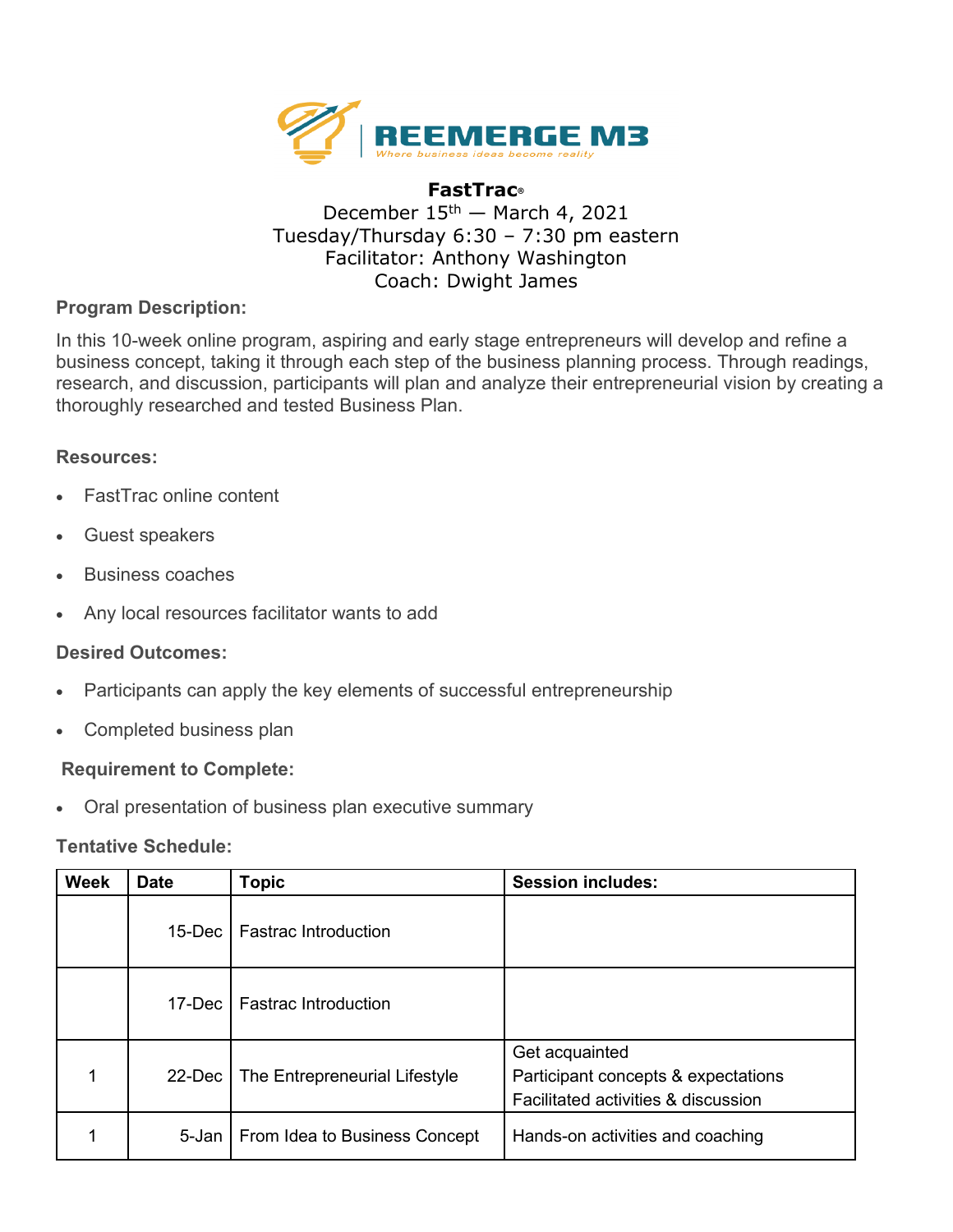| <b>Week</b>    | <b>Date</b> | <b>Topic</b>                                                                             | <b>Session includes:</b>                    |
|----------------|-------------|------------------------------------------------------------------------------------------|---------------------------------------------|
| $\overline{2}$ |             |                                                                                          | Entrepreneur's exchange                     |
|                | 7-Jan       | <b>Market Research</b>                                                                   | Marketing pitch                             |
|                |             |                                                                                          | Guest speaker, Q&A                          |
| 2              |             |                                                                                          | Debrief/questions                           |
|                | 12-Jan      | <b>Market Research</b>                                                                   | Hands-on activities and coaching Plus/Delta |
| 3              | 14-Jan      | <b>Business Model Design</b>                                                             | Entrepreneur's exchange                     |
|                |             |                                                                                          | Marketing pitch                             |
|                |             |                                                                                          | Guest speaker, Q&A                          |
|                |             |                                                                                          | Facilitated activities & discussion         |
| 3              | 19-Jan      | <b>Pricing Strategy</b>                                                                  | Debrief/questions                           |
|                |             |                                                                                          | Hands-on activities and coaching Plus/Delta |
|                | 21-Jan      | <b>Legal Strategy</b>                                                                    | Entrepreneur's exchange                     |
|                |             |                                                                                          | Marketing pitch                             |
| 4              |             |                                                                                          | Guest speaker, Q&A                          |
|                |             |                                                                                          | Facilitated activities & discussion         |
|                |             |                                                                                          | Debrief/questions                           |
| 4              | $26 - Jan$  | <b>Business Exits</b>                                                                    | Hands-on activities and coaching            |
|                |             |                                                                                          | Plus/Delta                                  |
|                | 28-Jan      | Reaching the Market                                                                      | Entrepreneur's exchange                     |
|                |             |                                                                                          | Marketing pitch                             |
| 5              |             |                                                                                          | Guest speaker, Q&A                          |
|                |             |                                                                                          | Facilitated activities & discussion         |
|                | 2-Feb       | <b>Distribution and Sales</b>                                                            | Debrief/questions                           |
| 5              |             |                                                                                          | Hands-on activities and coaching Plus/Delta |
|                | 4-Feb       | <b>Financial Management Cycle</b><br><b>Sales Projections</b><br><b>Cost Projections</b> | Entrepreneur's exchange                     |
|                |             |                                                                                          | Marketing pitch                             |
| 6              |             |                                                                                          | Guest speaker, Q&A                          |
|                |             |                                                                                          | Facilitated activities & discussion         |
|                | 9-Feb       | <b>Intellectual Property</b>                                                             | Debrief/questions                           |
| 6              |             | Complying with Laws,<br>Regulations, and Contracts                                       | Financial template practice                 |
|                |             |                                                                                          |                                             |
|                |             |                                                                                          | Hands-on activities and coaching Plus/Delta |
|                | 11-Feb      | Building the Organization and<br>Team                                                    | Entrepreneur's exchange                     |
| $\overline{7}$ |             |                                                                                          | Marketing pitch                             |
|                |             |                                                                                          | Guest speaker, Q&A                          |
|                |             |                                                                                          | Facilitated activities & discussion         |
| $\overline{7}$ | 16-Feb      | Your Cash Needs and When You                                                             | Debrief/questions                           |
|                |             | Might Earn a Profit                                                                      | Hands-on activities and coaching Plus/Delta |
|                | 18-Feb      | <b>Refining Financial Assumptions</b><br>and Seeking Funding                             | Entrepreneur's exchange                     |
| 8              |             |                                                                                          | Guest speaker, Q&A                          |
|                |             |                                                                                          | Facilitated activities & discussion         |
| 8              | 23-Feb      | Putting Together a Business Plan                                                         | Debrief/questions                           |
|                |             |                                                                                          | Hands-on activities and coaching Plus/Delta |
| 9              | 25-Feb      | Launch<br>Leading the Organization<br>Culture                                            | Entrepreneur's exchange                     |
|                |             |                                                                                          | Guest speaker, Q&A                          |
|                |             |                                                                                          | Facilitated activities & discussion         |